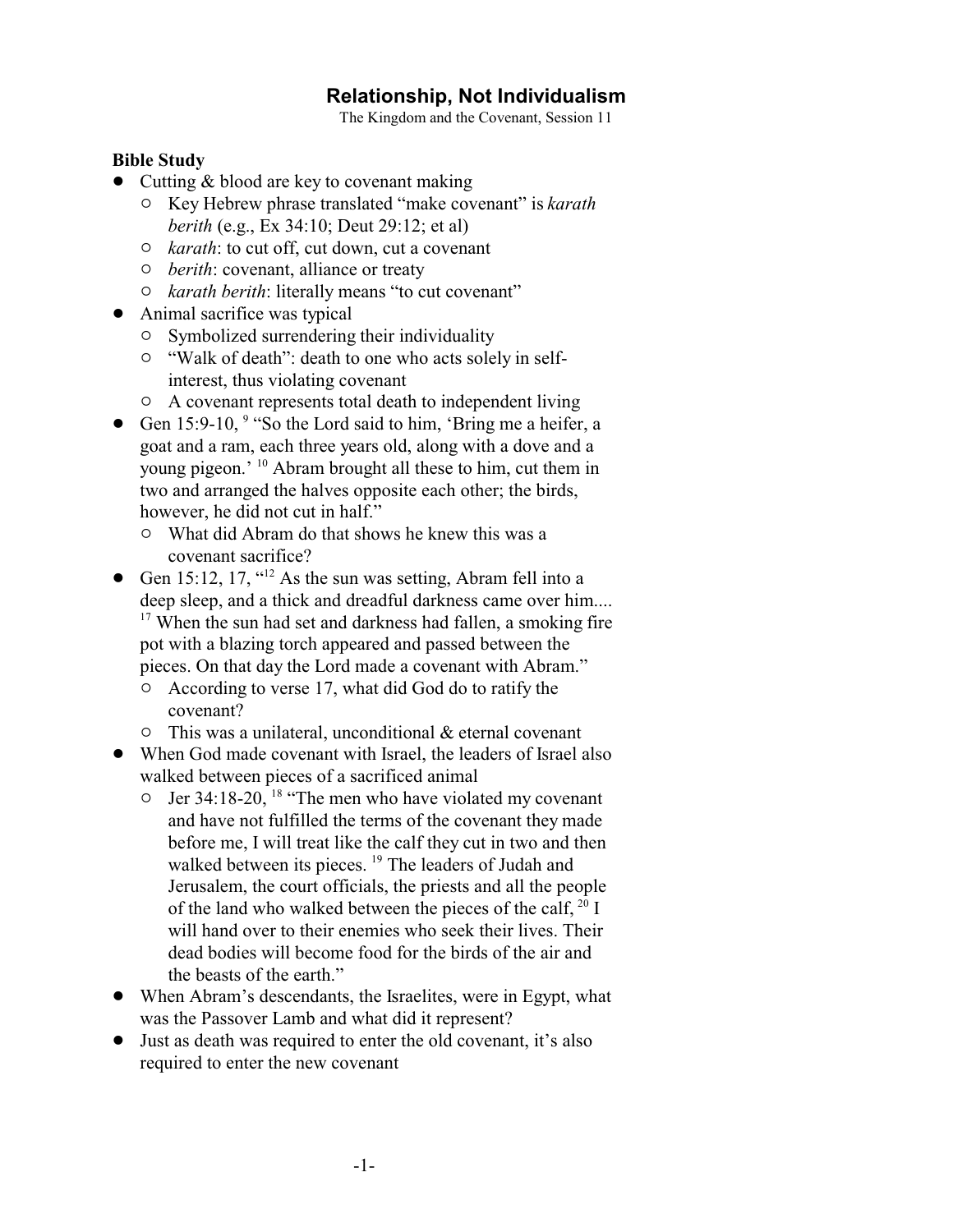- Jn 1:29 "The next day John saw Jesus coming toward him and said, 'Look, the Lamb of God, who takes away the sin of the world!"
	- " "takes away" (Gk, v, *airo*): (1) lift, take up; (2) take away, carry away
	- $\circ$  "sin of the world" (singular "sin"): sin in general; i.e., one sacrifice covered all sin
	- $\circ$  What is the significance of John's description of Jesus as the "Lamb of God"?
	- " What affect did Old Testament sacrifices have on a person's sin?
	- $\circ$  What affect did Jesus' sacrifice have on a person's sin and conscience?
	- $\circ$  The old covenant sacrifice was symbolic & ineffective
	- $\circ$  The new covenant sacrifice is the reality & completely effective
- ! 1 Co 5:7 "For Christ, our Passover Lamb, has been sacrificed."
- Rev 5:6, "Then I saw a Lamb, looking as if it had been slain...."
	- $\circ$  Who is the Lamb and what does this verse tell us?
	- $\circ$  Jesus chose to have scars in his glorified body as eternal reminders of the price he paid for us!
- Jesus' covenant sacrifice: death to self
- Our covenant sacrifice: death to self
- 2 Co 5:15, "And he died for all, that those who live should no longer live for themselves but for him who died for them and was raised again."
	- $\circ$  We have become one with God & have died to independent living
	- $\circ$  A covenant is a loving, enduring relationship in which each partner focuses on the other's well-being and success, including what they deserve, need or want.
- Few Christians seem to realize that in the new covenant, we give up our independence when we accept God's covenant offer, including salvation; so living for self is not an option

## **Questions**

- ! What kingdom responsibilities or obligations does covenant relationship impose on us?
- How must this affect our thinking?
- ! How does this enable us to be more effective in the kingdom?